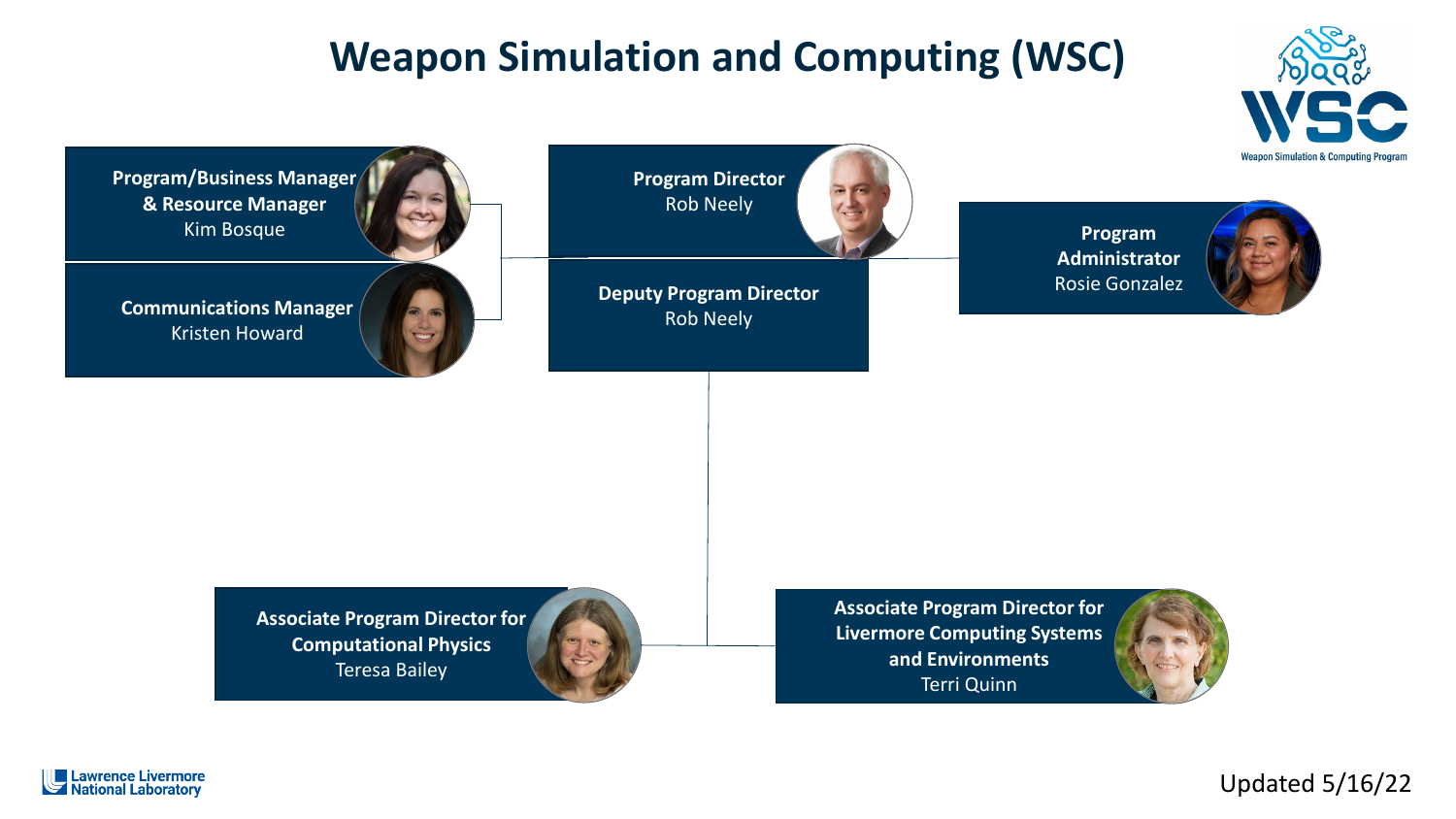### **WSC/Livermore Computing (LC) Systems and Environments**



Updated 5/16/22

\* Primarily institutionally funded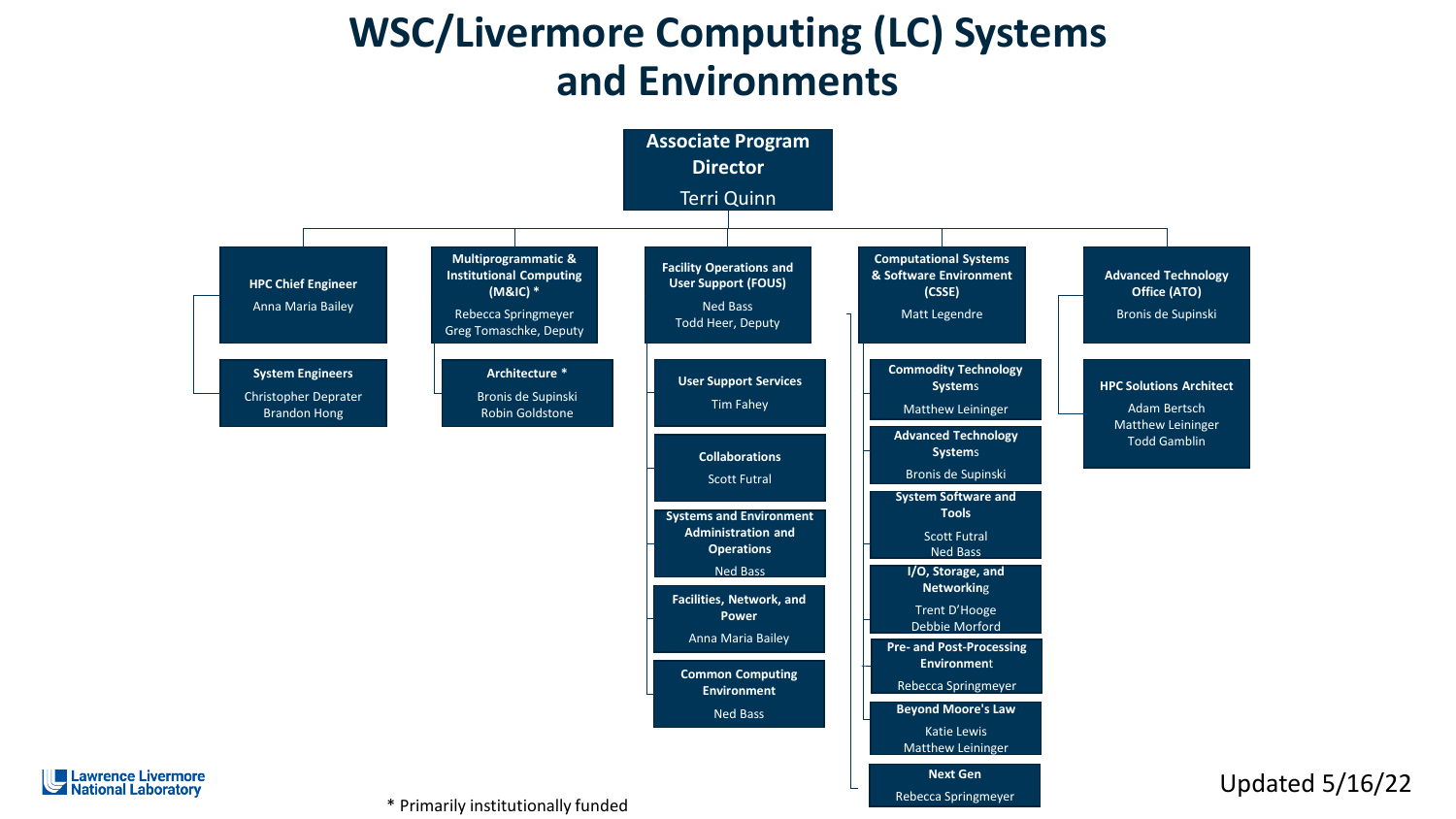### **Advanced Simulation and Computing (ASC)**

**ASC Executive** 



**Resource Manager**

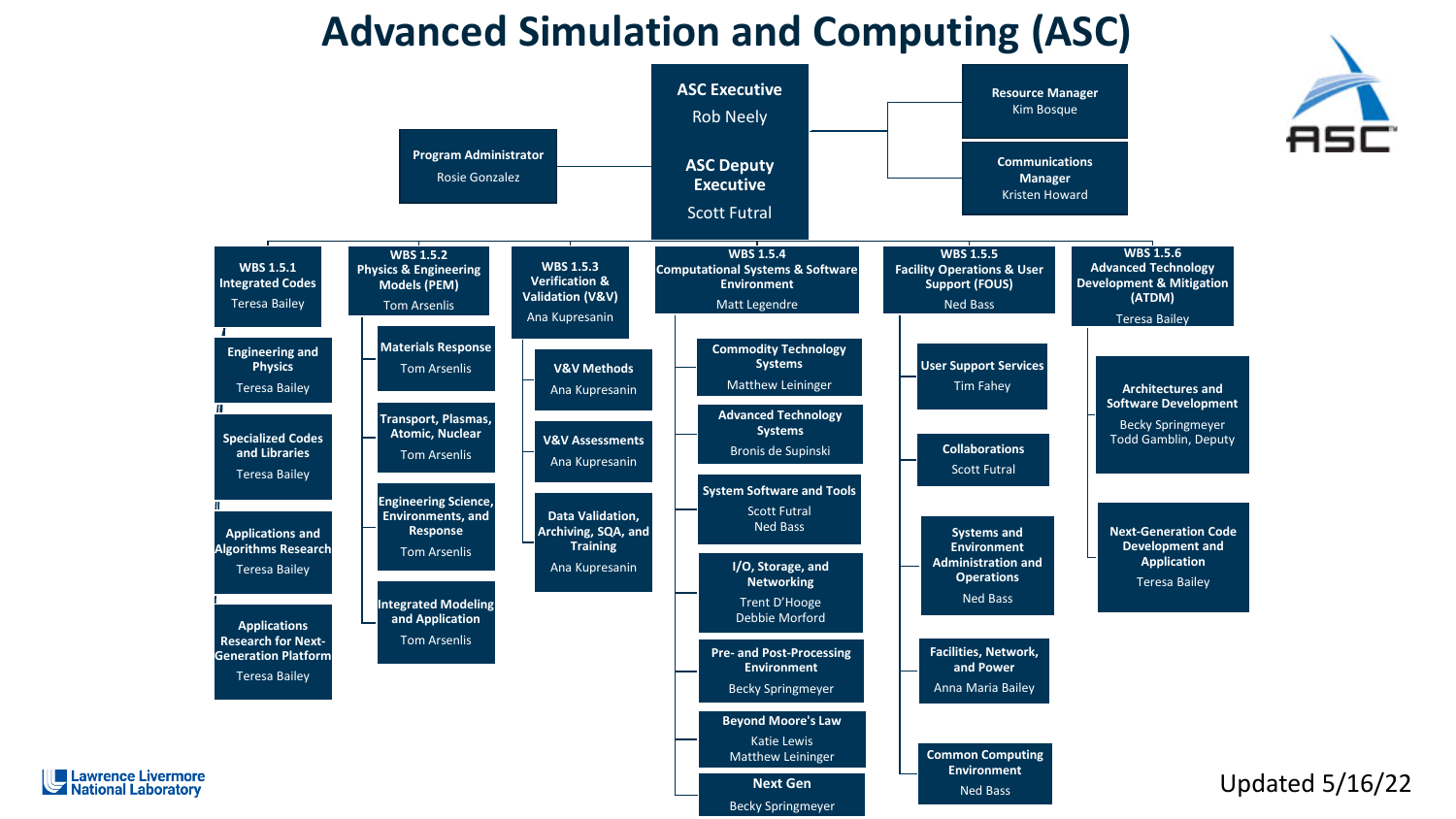# **WSC/Computational Physics (CP)**